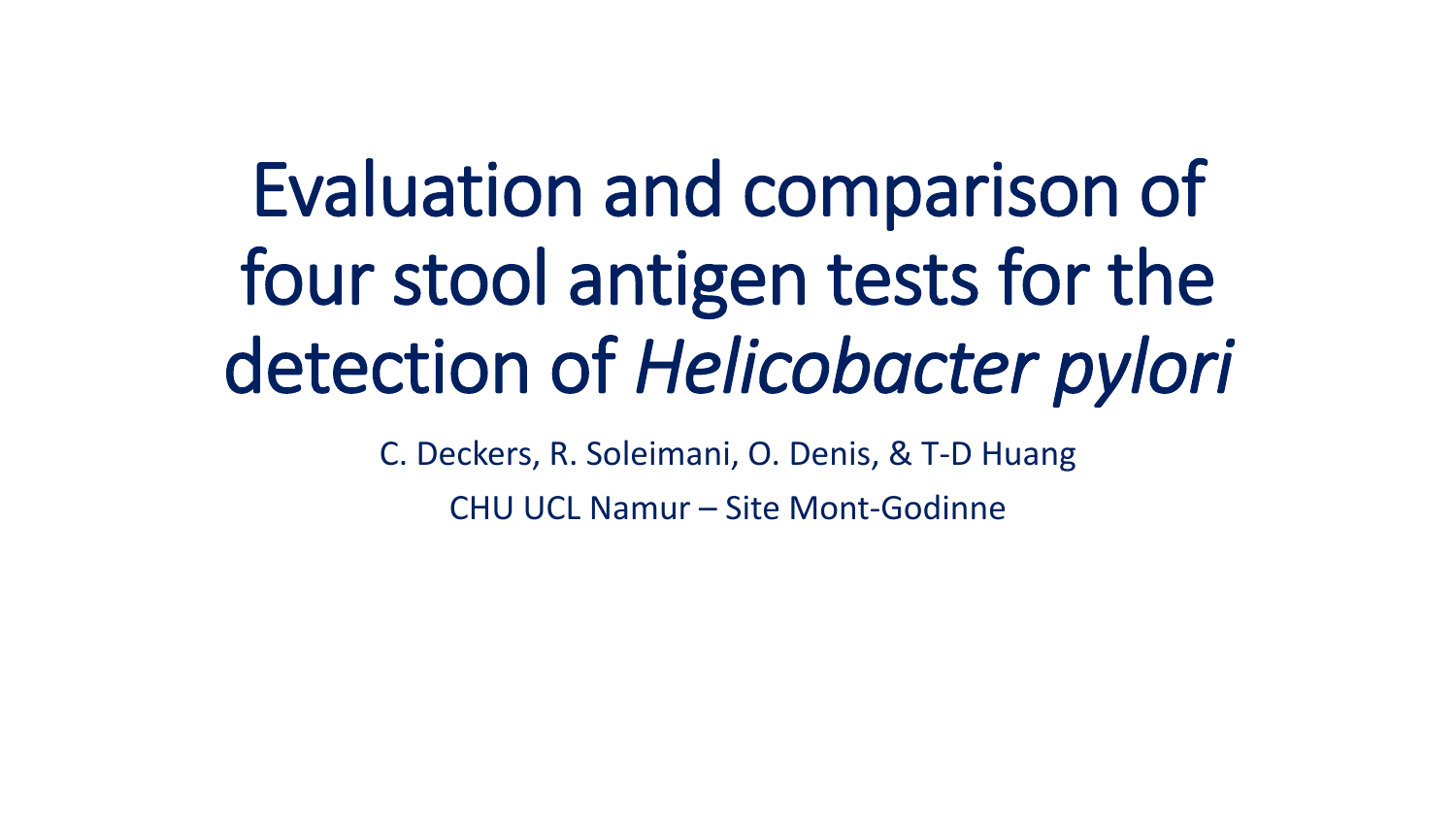## Comparison of 4 lateral flow assays

- To evaluate the performance of 4 rapid stool antigen tests for detection of *Helicobacter pylori*
- 3 immunochromatographic tests
	- H. PYLORI QUIK CHEK™ (TECHLAB)
	- H.pylori Ag Rapydtest<sup>®</sup> (APACOR)
	- Helico HpSA Immunocard STAT! ® (MERIDIAN)
- 1 immunofluorescent test
	- Curian ® HpSA ® (MERIDIAN)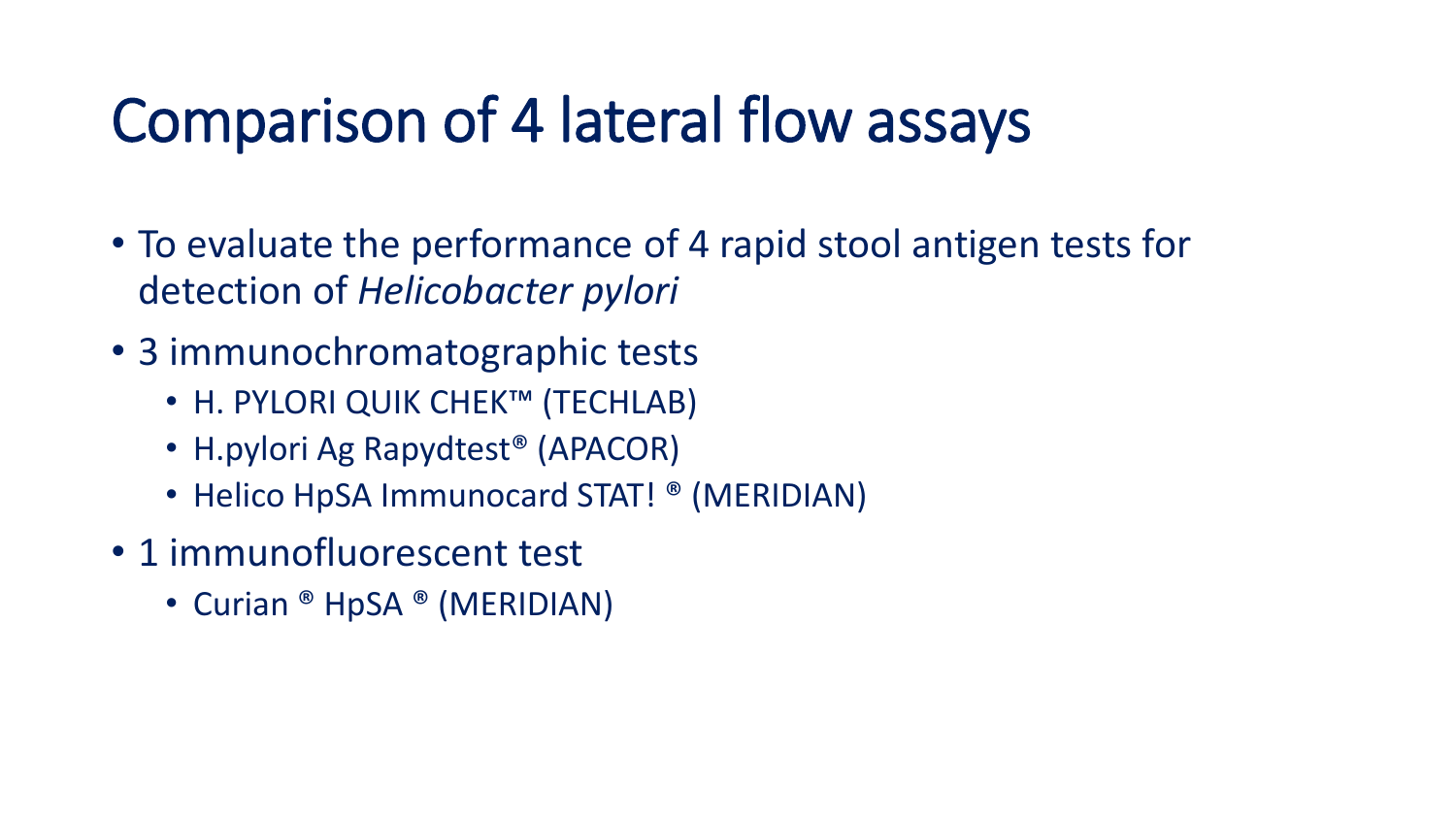# Materiel & methods : Performances

- Prospective analysis of 124 stool samples obtained from consecutive nonduplicate symptomatic and asymptomatic patients between June and October 2021.
- Samples with insufficient amount or inappropriate quality (diarrhea) were excluded.
- Samples were analyzed with the four cited methods performed according manufacturer instructions.
- Reference method (routine and literature): Helico HpSA Immunocard STAT! ® (MERIDIAN).
- We defined sensitivity, specificity, negative predictive value (NPV) and positive predictive value (PPV) for each test.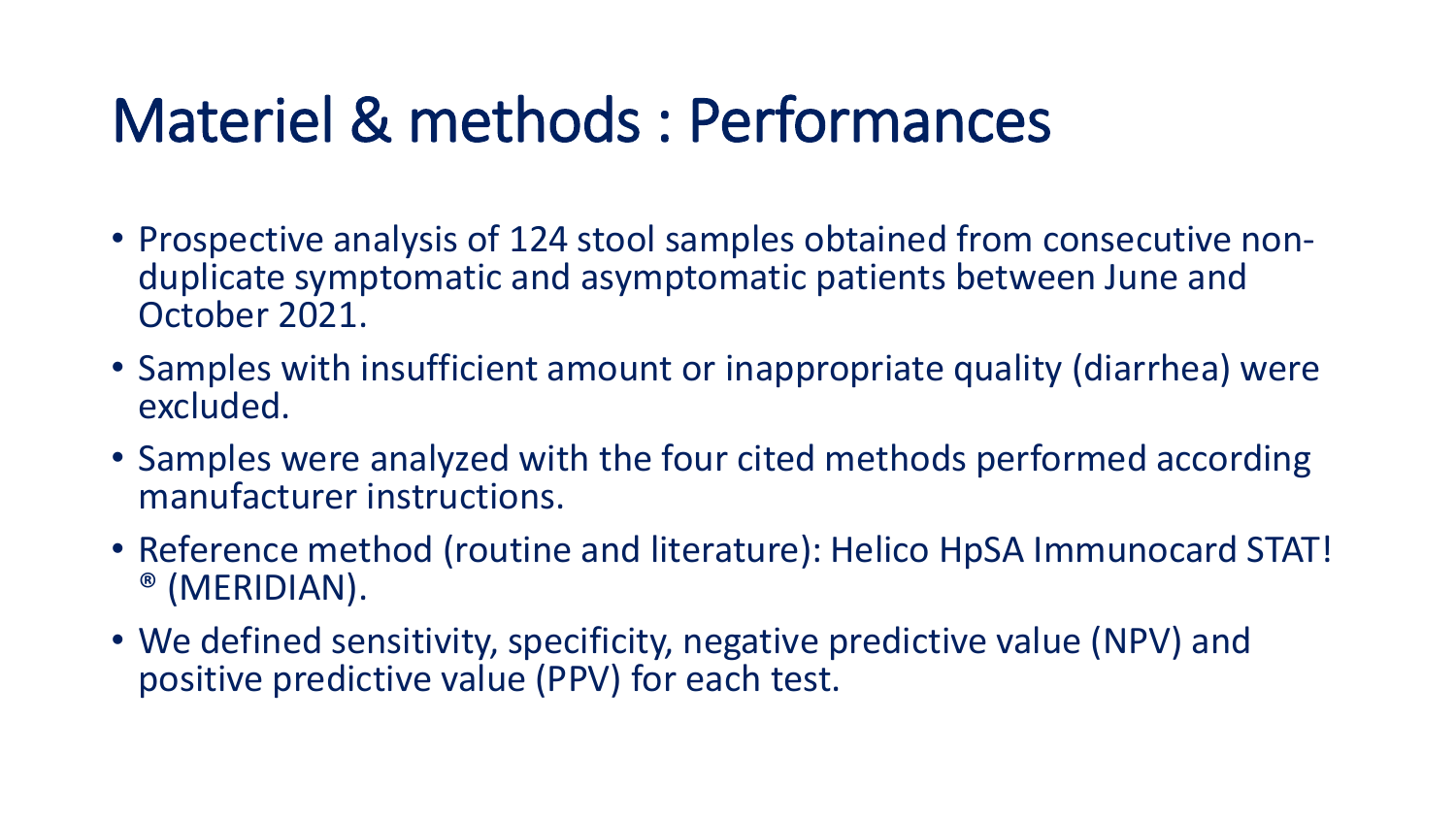#### Stability, Repeatability & reproducibility studies

• Stability study

- Aliquoted samples were frozen at -80°C and tested with four devices at day 1, 7, 15 and 30.

• Repeatability/reproducibility study

Two positive (one weak and one strong positive) samples were tested three times each day during 5 days with 4 methods.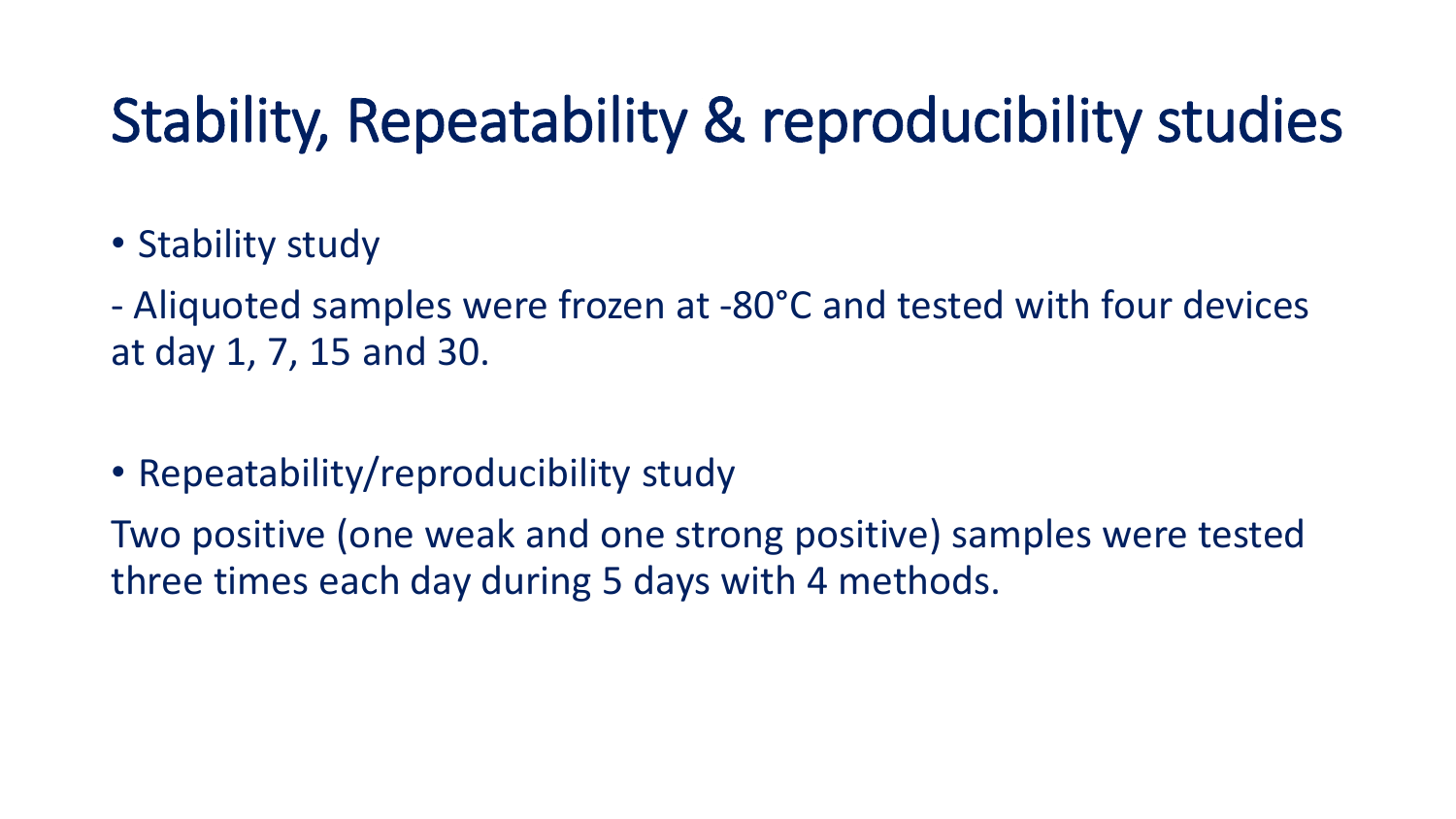#### Results

Performance of our routine antigenic test, namely Helico HpSA Immunocard STAT! ® (MERIDIAN, Europe) was established before in several studies :

- Sensitivity : 69% to 100%.
- Specificity : 89% to 93.2%.
- Accuracy : 96.3% to 97.5%.

| <b>Methods</b> | <b>Result</b>   | <b>Reference method result</b><br>(ImmunoSTAT Meridian) |                             |
|----------------|-----------------|---------------------------------------------------------|-----------------------------|
|                |                 | <b>Positive</b><br>$(n=28)$                             | <b>Negative</b><br>$(n=96)$ |
| Curian         | <b>Positive</b> | 24                                                      |                             |
|                | <b>Negative</b> | 4                                                       | 96                          |
| Apacor         | <b>Positive</b> | 25                                                      |                             |
|                | <b>Negative</b> | 3                                                       | 96                          |
| Techlab        | <b>Positive</b> | 22                                                      |                             |
|                | <b>Negative</b> | 6                                                       | 96                          |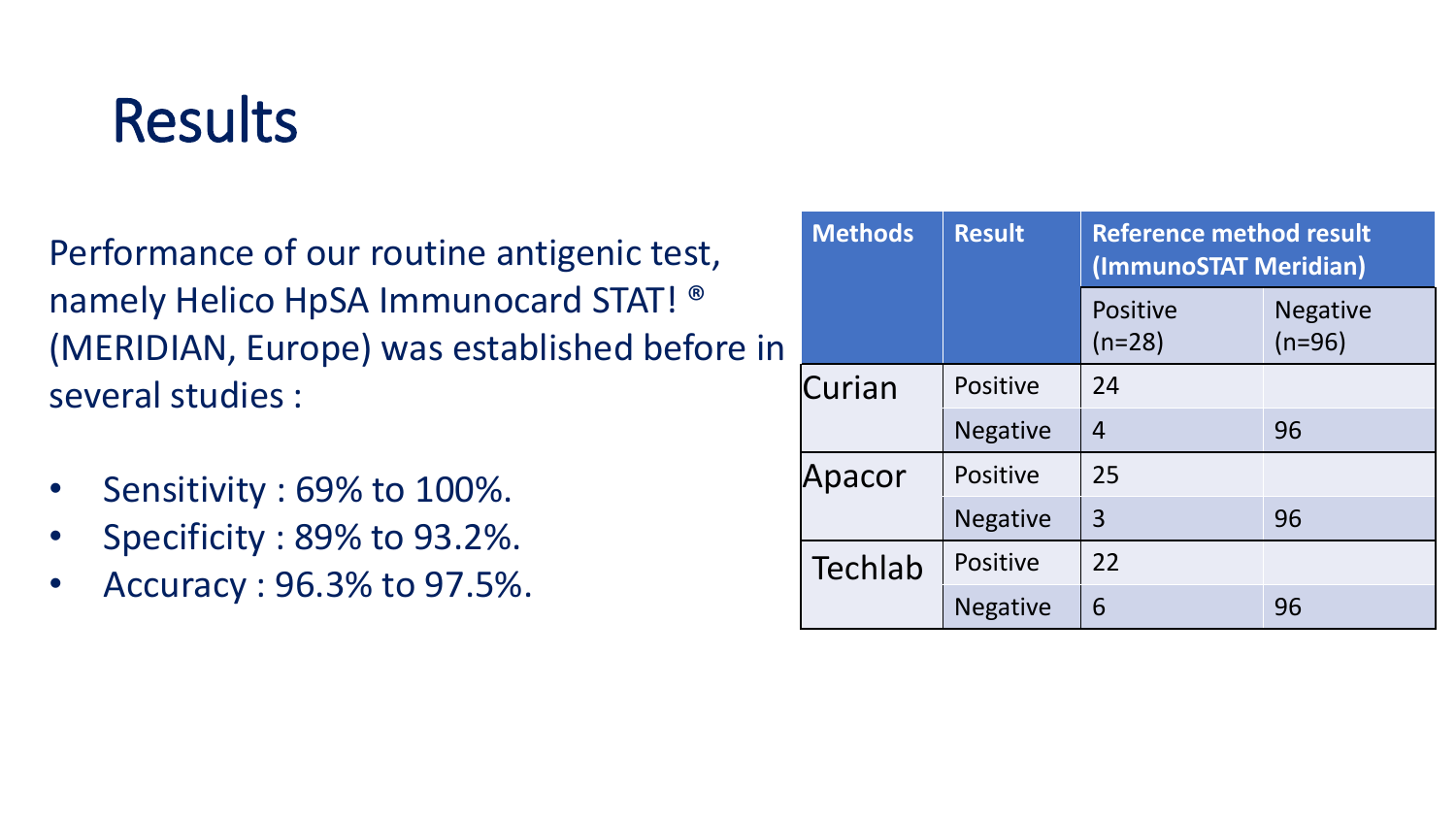#### Results

| <b>Performance compared</b><br>to the reference<br>method (n=124) | <b>H. PYLORI QUIK</b><br><b>CHEK™</b><br>(TECHLAB) | <b>H.pylori Ag</b><br>Rapydtest <sup>®</sup><br>(APACOR) | <b>Curian ® HpSA ®</b><br>(MERIDIAN) |
|-------------------------------------------------------------------|----------------------------------------------------|----------------------------------------------------------|--------------------------------------|
| Sensitivity % (95% CI)                                            | 79 (66-84)                                         | 89 (76-92)                                               | 86 (73-90)                           |
| <b>Specificity %</b>                                              | 100 (96-100)                                       | 100 (96-100)                                             | 100 (96-100)                         |
| <b>Accuracy %</b>                                                 | 96                                                 | 98                                                       | 97                                   |
| NPV %                                                             | 94                                                 | 97                                                       | 96                                   |
| PPV %                                                             | 100                                                | 100                                                      | 100                                  |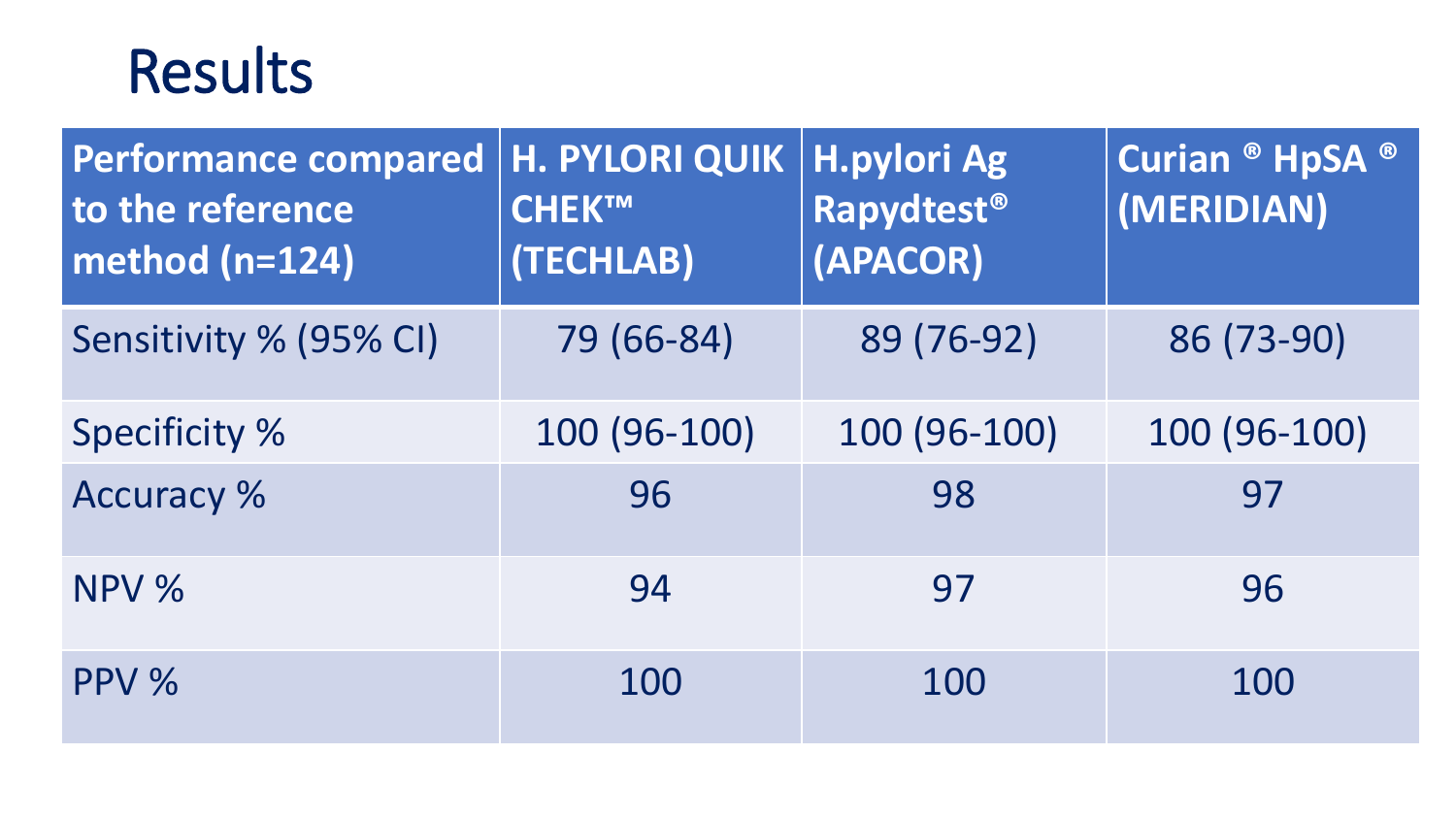#### Stability, Repeatability & reproducibility studies

- Repeatability/reproducibility analyses showed excellent performance (all tests were positive) for all devices.
- Regarding stability, all devices showed positive results for samples tested at day 1, day 7, day 15 and day 30.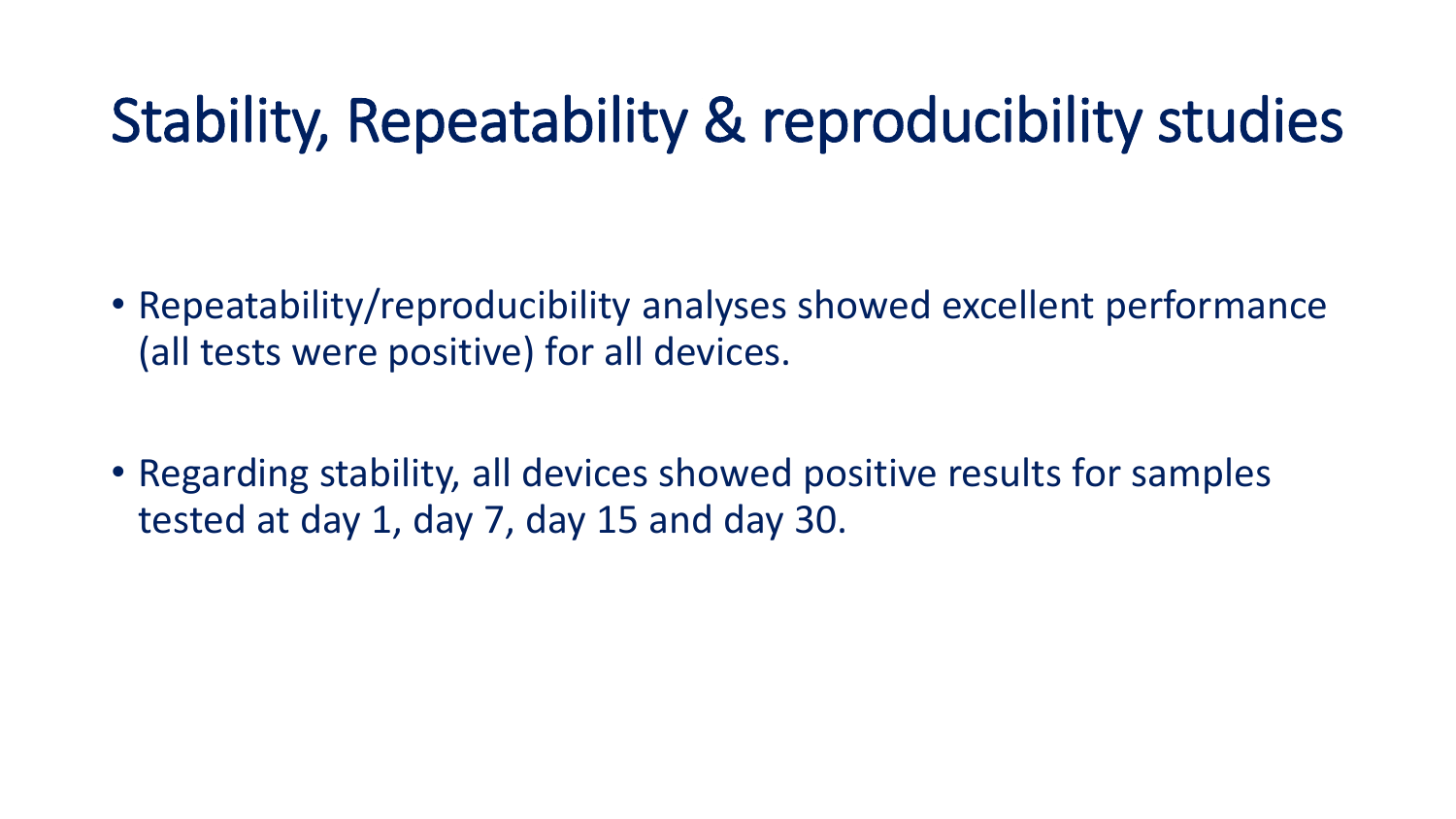#### Discussion: HpSA Immunocard STAT! ® (MERIDIAN)

- **Pros :**
- User friendly
- Well studied
- High performance
- **Cons :**
- Hands on time (17 min)
- 2 visual reading are necessary (5' and 15 minutes)
- No traceability
- No electronic transmission to LIS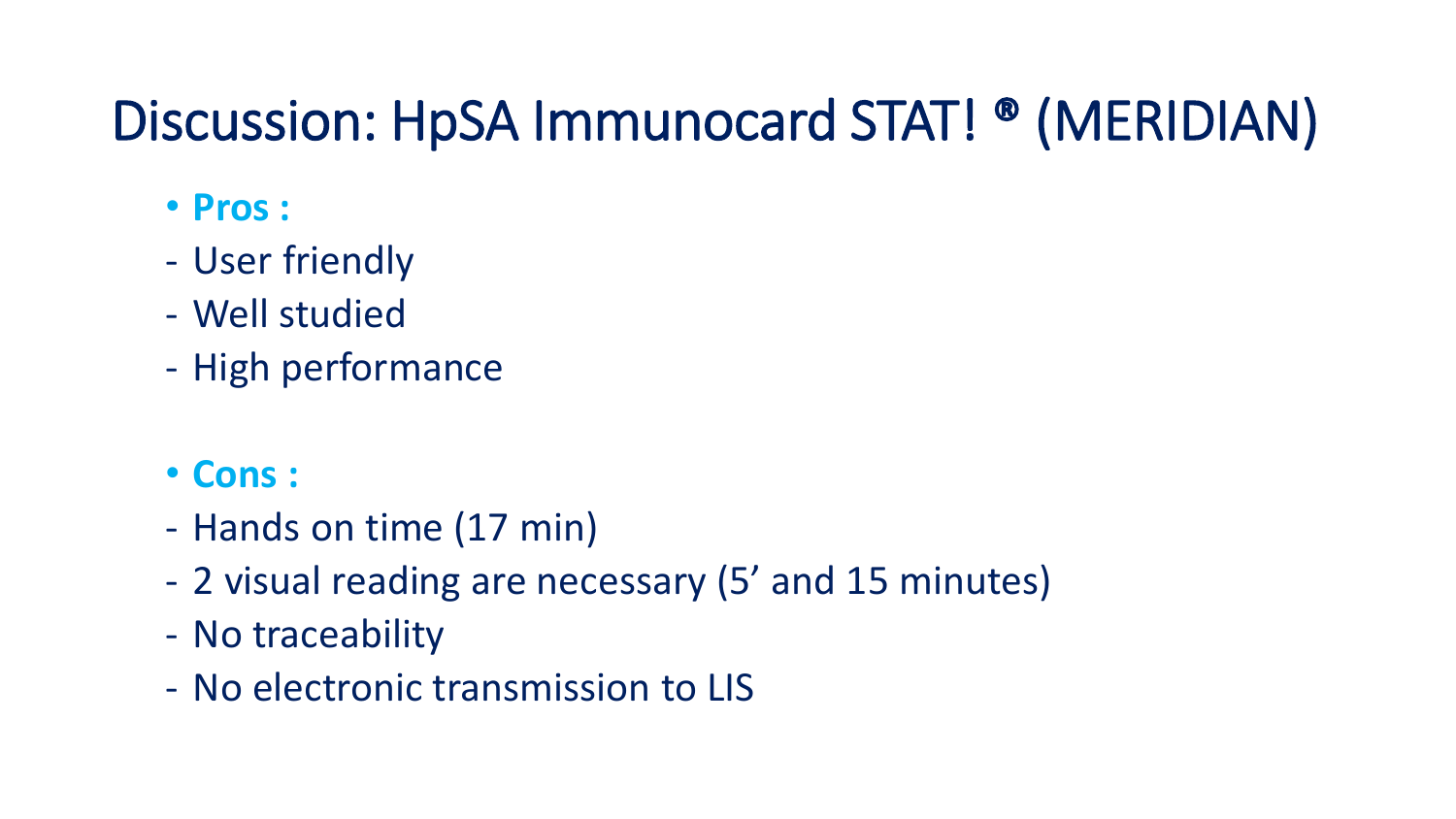# Discussion: H. PYLORI QUIK CHEK™ (TECHLAB)

- **Pros :**
- Visual method
- Non-inferiority compared to the routine method
- **Cons :**
- Reverse capillarity phenomenon
- Multiple handling steps
- High consumables
- Hands on time (30 min)
- No electronic transmission to LIS
- No traceability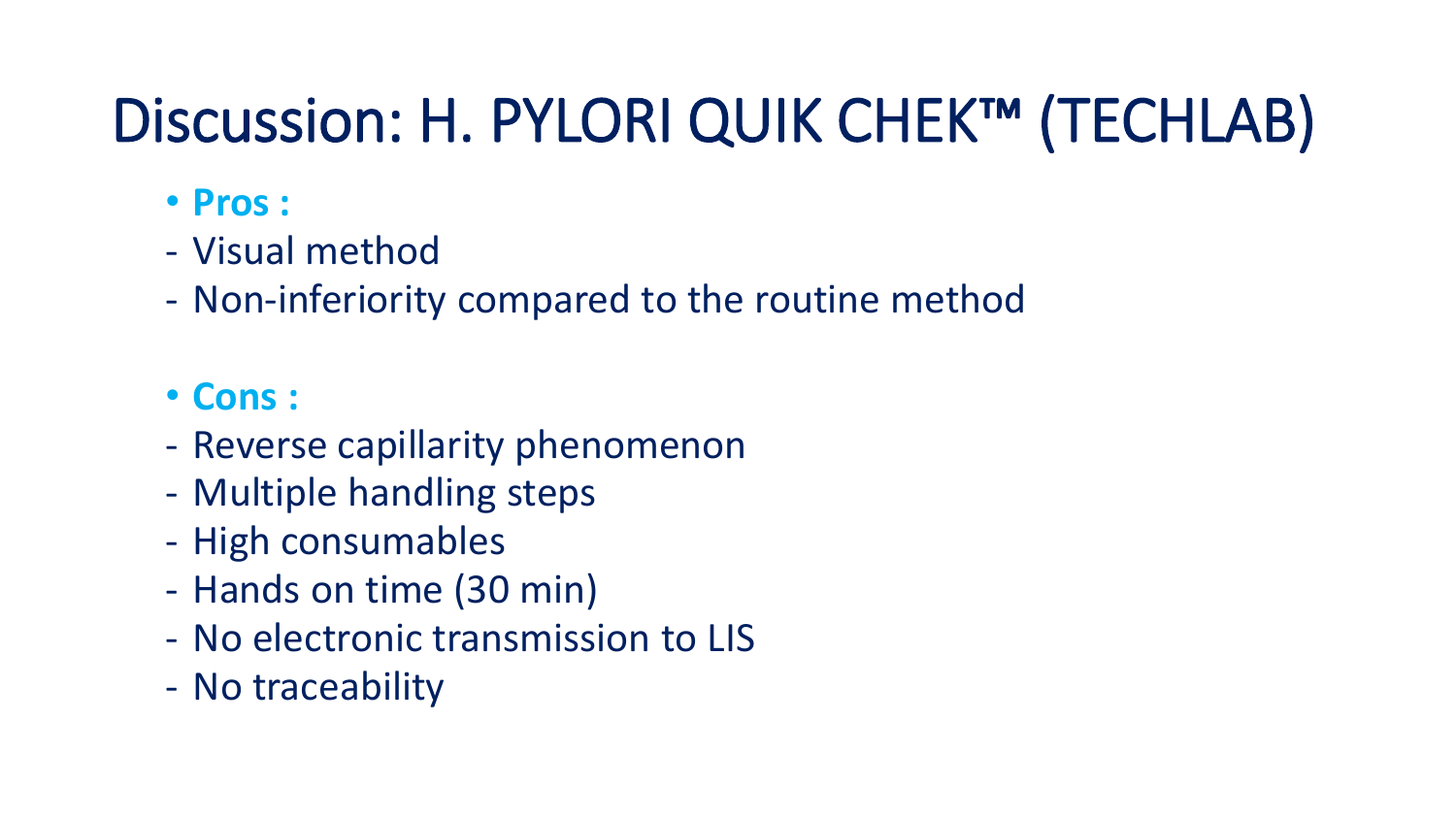# Discussion: H.pylori Ag Rapydtest® (APACOR)

#### • **Pros :**

- User friendly
- Hands on time (12 min)
- Non-inferiority compared to the routine method
- **Cons :**
- No traceability
- No electronic transmission to LIS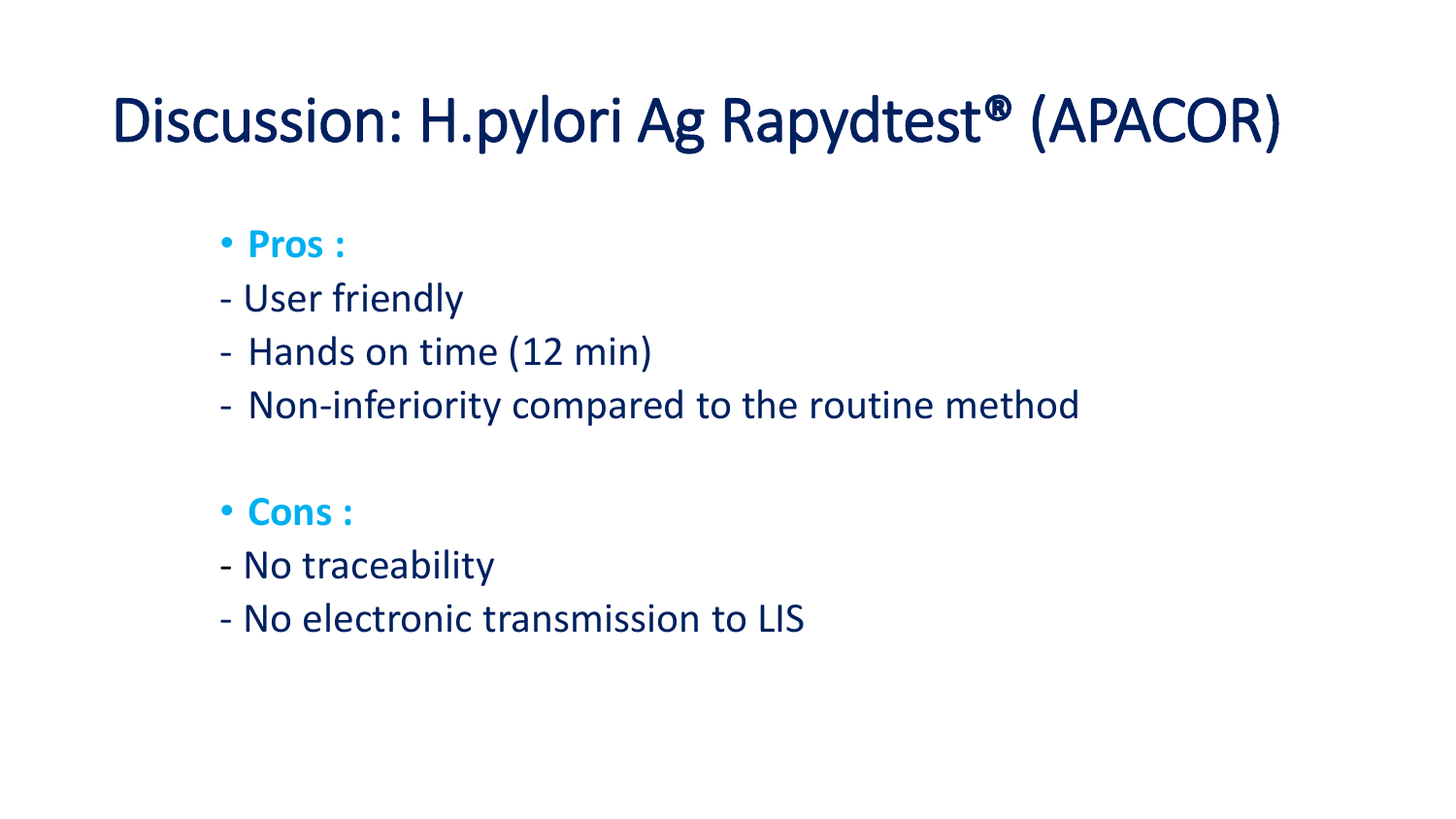## Discussion: Curian ® HpSA ® (MERIDIAN)

- **Pros:**
- Objective measure by the reader
- Traceability through the reader
- Possible electronic transmission to LIS
- Non-inferiority compared to the routine method

#### • **Cons:**

- No visual reading possible by the operator
- Exact reading time required at 20 minutes
- Problem of restarting
- Hands on time (24 min)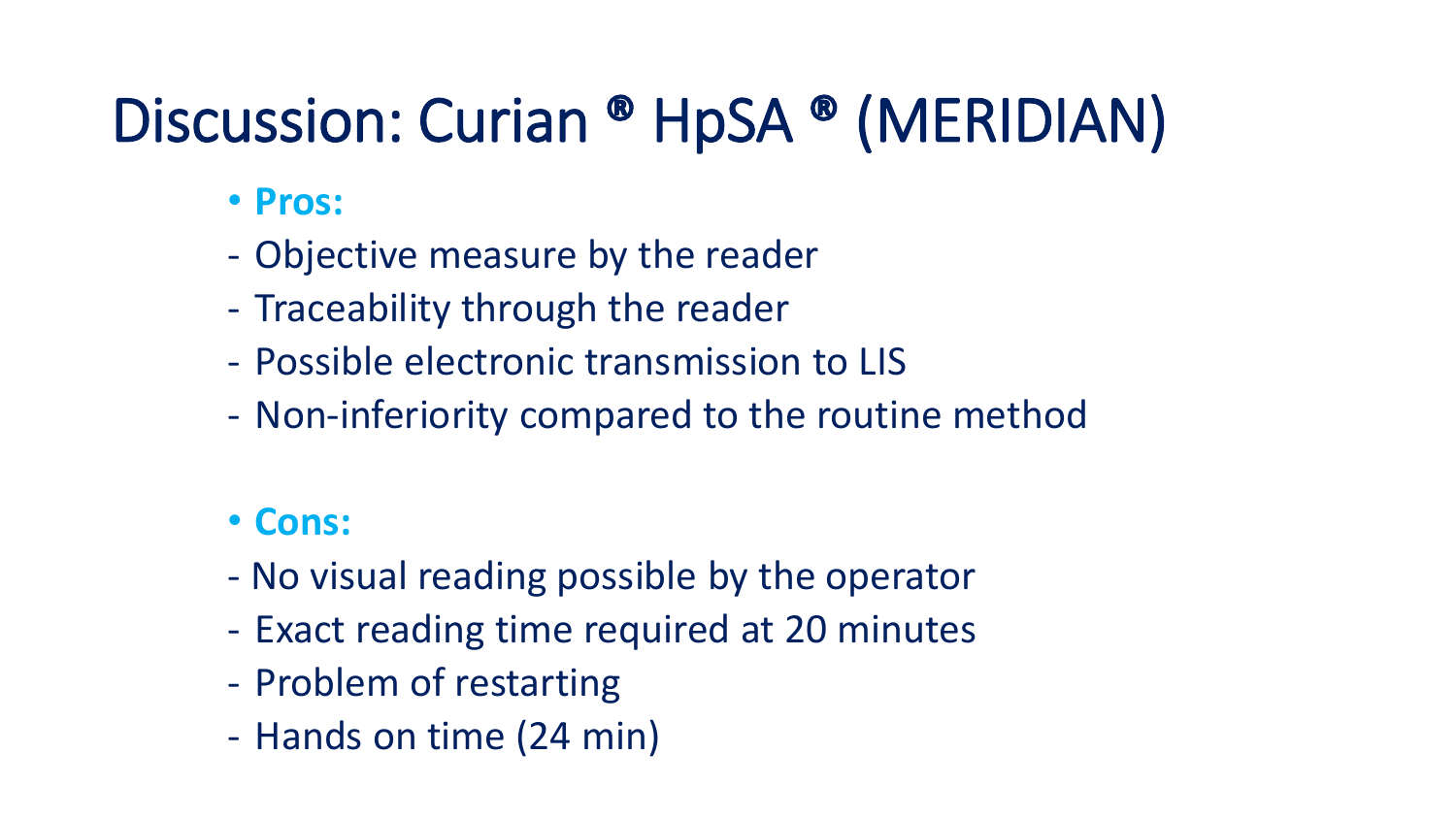#### **Conclusion**

- All tests were reliable showing a perfect specificity and PPV.
- All four devices were easy to use.
- Curian ® HpSA ® (MERIDIAN) reduces the subjectivity of the operator's reading but does not allow the technologist to interpret without the manufacturer's reading device.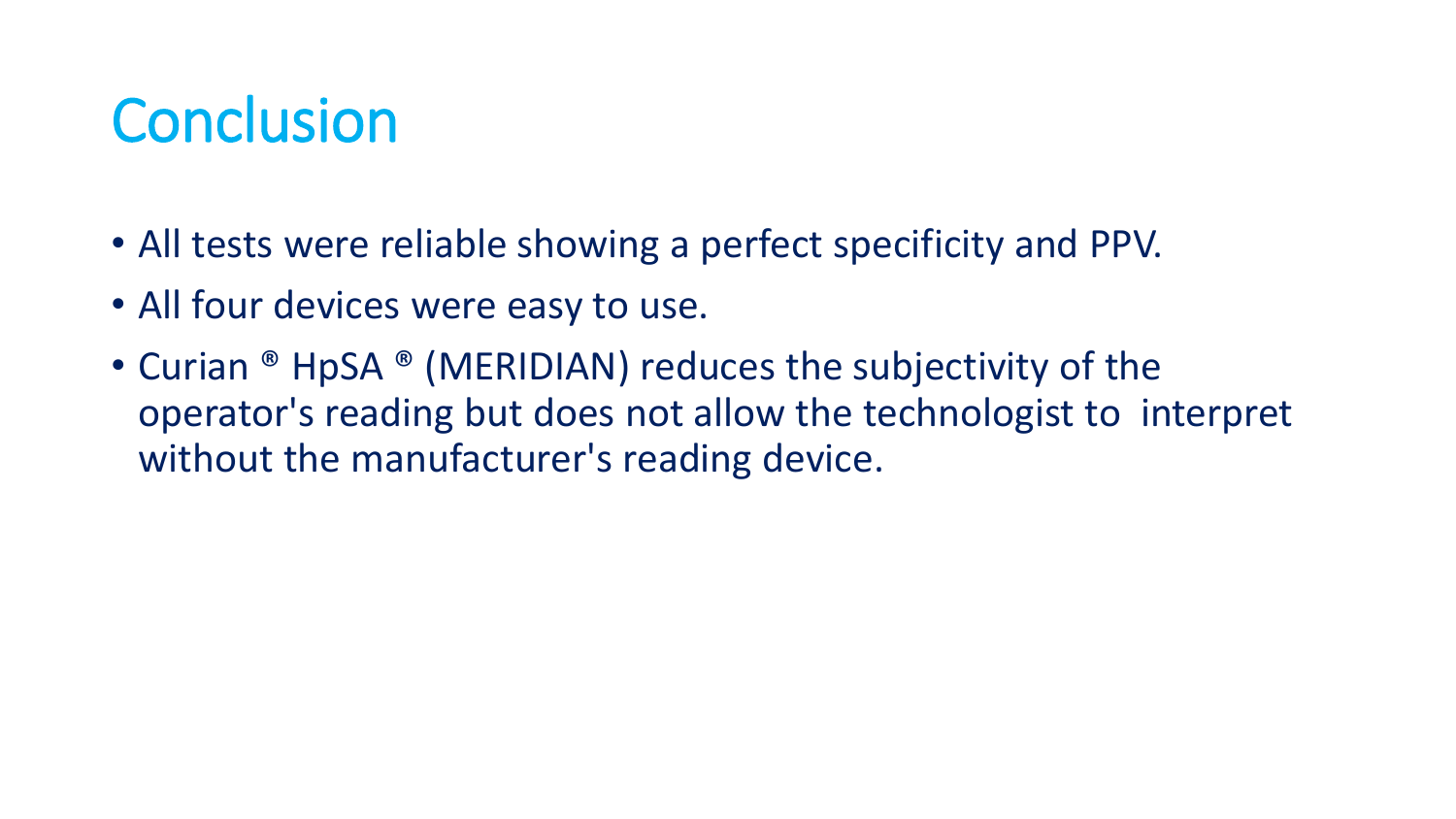### References

- Choi, J., Kim, C. H., Kim, D., Chung, S. J., Song, J. H., Kang, J. M., ... & Song, I. S. (2011). *Prospective evaluation of a* new stool antigen test for the detection of Helicobacter pylori, in comparison with histology, rapid urease test, 13C-urea *breath test, and serology.* Journal of gastroenterology and hepatology, 26(6), 1053-1059.
- Van Duynhoven, Y. T., & Jonge, R. D. (2001). *Transmission of Helicobacter pylori: a role for food?*. Bulletin of the World Health Organization, 79, 455-460.
- Li, H., et al., *Need for standardization and harmonization of Helicobacter pylori antimicrobial susceptibility testing.* Helicobacter, 2022: p. e12873.
- Rajilic-Stojanovic, M., et al., *Systematic review: gastric microbiota in health and disease.* Aliment Pharmacol Ther, 2020. 51(6): p. 582-602.
- Sjomina, O., et al., *Epidemiology of Helicobacter pylori infection.* Helicobacter, 2018. 23 Suppl 1: p. e12514.
- Garza-Gonzalez, E., et al., *A review of Helicobacter pylori diagnosis, treatment, and methods to detect eradication.* World J Gastroenterol, 2014. 20(6): p. 1438-49.
- Wu, D.C., et al., *Comparison of stool enzyme immunoassay and immunochromatographic method for detecting Helicobacter pylori antigens before and after eradication.* Diagn Microbiol Infect Dis, 2006. 56(4): p. 373-8.
- Calvet, X., et al., *Comparative accuracy of 3 monoclonal stool tests for diagnosis of Helicobacter pylori infection among patients with dyspepsia.* Clin Infect Dis, 2010. 50(3): p. 323-8.